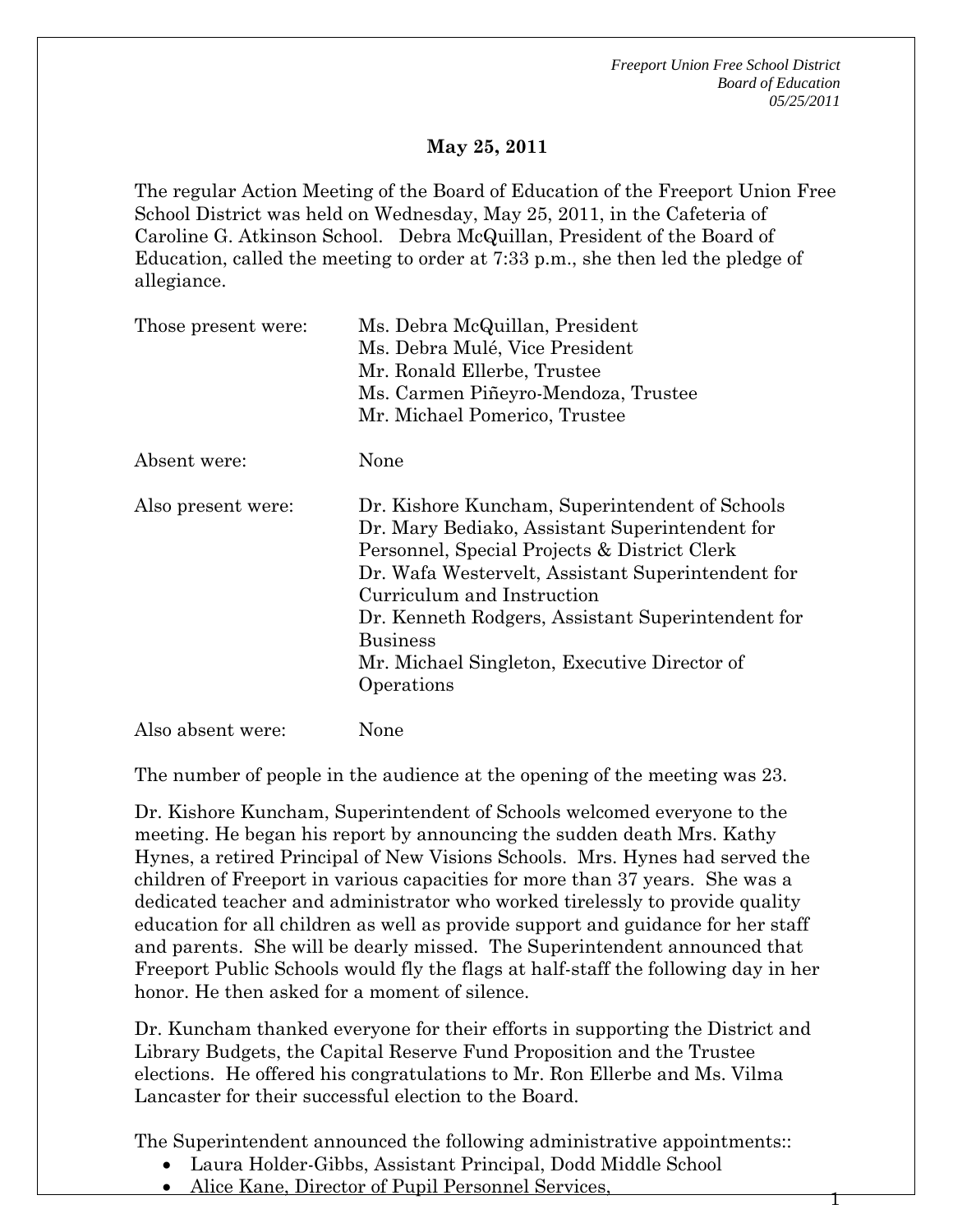James Robinson, Director of School Facilities and Operations.

He also announced the following administrative transfers effective for the 2011- 2012 School Year:

- Alma Rocha, Assistant Principal, Bayview Avenue School
- Paulette Acquavito, Assistant Principal, Dodd Middle School.

#### **High School Student Government Presentation**

Dr. Kuncham then invited members of the Student Government to report on the activities and news at Freeport High School. The students were, Kayla Cruz, Victoria Mule, Charisse Rosario and Kiana Bierria-Anderson. The students announced that this was the last meeting of the school year that they would be able to present reports to the Board of Education. All of them are graduating and moving on to college. The Superintendent thanked the students for their service to the Board and presented them with a pin.

The Superintendent announced that Rachel Lalmansingh, the Salutatorian of the Class of 2011, received an award from the Long Island Science Congress. Also the Dodd Chamber Orchestra had received a rating of Gold with Distinction from NYSMA.

#### **Motion to Amend Agenda**

On a motion by Ms. Piñeyro-Mendoza and a second by Ms. Mulé the agenda was amended to include a Board of Education Committee Report. The vote was unanimous, Ellerbe, McQuillan, Mulé, Piñeyro-Mendoza and Pomerico.

Mr. Ellerbe presented the Budget/Legislative Committee report for the meeting held on May 24, 2011.

## **Qualified Student Construction Bond**

Dr. Kuncham informed the public that Freeport Union Free School District was awarded 5 million dollars from New York State Qualified Student Construction Bond Project. This bond is available at no interest for High Needs Districts to use for capital projects. Over the life time of this bond, the taxpayers will save over a million dollars in interest costs. However, the bond has to be approved by the voters of Freeport. Due to the short turn-around time of approval from the state, it is being proposed that a Bond Referendum be held September 20, 2011. The Superintendent will form a Bond Committee to evaluate the projects being recommended for this bond.

## **Motion to Amend Agenda**

On a motion by Ms. Piñeyro-Mendoza and a second by Ms. Mulé a resolution was added to the agenda to oppose the proposed Tax Cap. The motion was unanimously approved and the vote was: Ellerbe, McQuillan, Mulé, Piñeyro-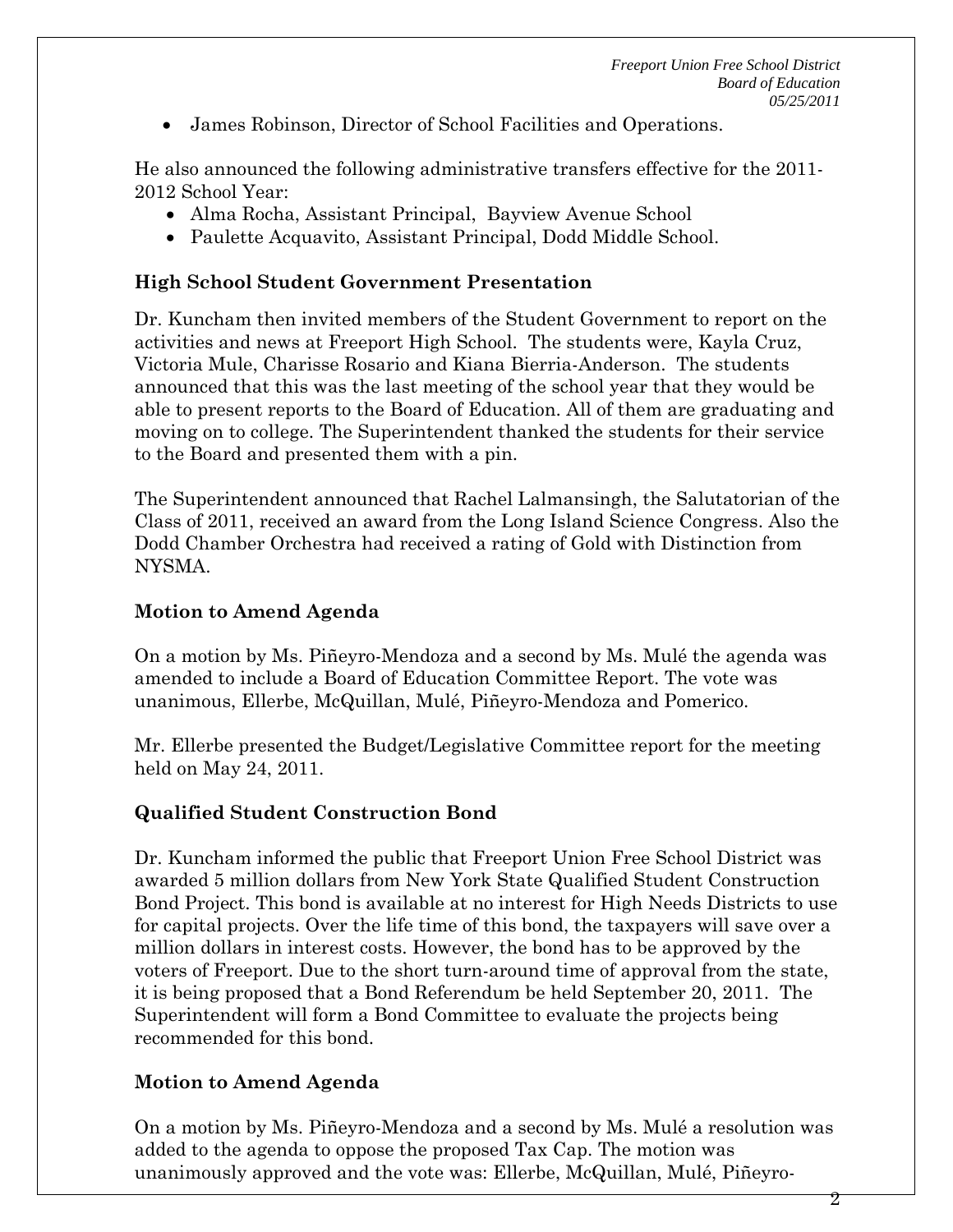Mendoza and Pomerico.

#### **Items for Action**

On a motion by Ms. Mulé and a second by Ms. Piñeyro-Mendoza the following items were approved on a Consent Agenda. The vote was unanimous: Ellerbe, McQuillan, Mulé, Piñeyro-Mendoza and Pomerico.

#### **Acceptance of the Minutes**

**BE IT RESOLVED** that the Board of Education of the Freeport Union Free School District hereby accepts the minutes of the following meetings as written:

April 13, 2011, April 27, 2011, May 4, 2011 and May 17, 2011

## **Personnel**

#### **Leave of Absence**

**BE IT RESOLVED**, that the Board of Education of the Freeport Union Free School District hereby grants a request for leave of absence as listed below: **Donna Tropeano-Tirino,** School Nurse, effective April 26, 2011 through May 30, 2011, for health reasons.

**Jennifer Ford,** part-time Teaching Assistant, effective April 4, 2011 through April 25, 2011, for health reasons.

**Alicia Smith,** Elementary Teacher, effective May 2, 2011 through June 30, 2011 for child care.

**Lisa Callahan**, Speech Teacher, effective September 1, 2011 through June 30, 2012, for child care.

## **Resignation of Staff**

**BE IT RESOLVED**, that the Board of Education of the Freeport Union Free School District hereby accepts the letter(s) of resignation from the following staff member(s) as listed below:

**Adriana Cagno**, Science Teacher, effective June 30, 2011, for personal reasons.

**Sherina Wright-Butler**, full-time Teaching Assistant, effective May 20, 2011, to accept a teaching position in another district.

## **Termination of Staff**

**BE IT RESOLVED,** that the Board of Education of the Freeport Union Free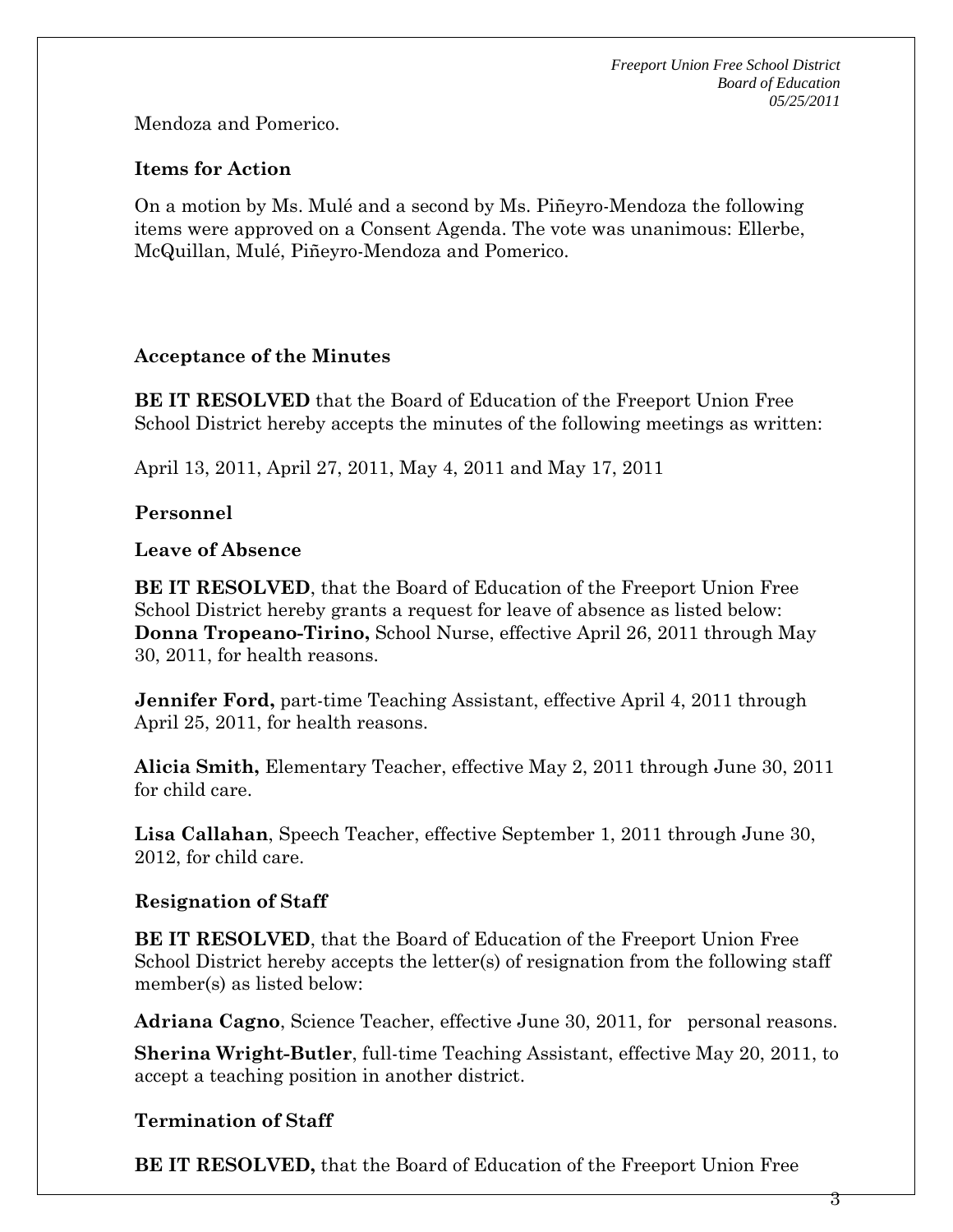School District hereby regretfully terminates the employment of the individual as listed below:

**Amy Smisek**, 10 Month Clerk-Typist, effective April 24, 2011.

# **Abolishment of a Position and Excessing of Staff**

**BE IT RESOLVED,** that the Board of Education of the Freeport Union Free School District abolishes the position of Social Studies Coordinator effective July 1, 2011; and

**BE IT FURTHER RESOLVED,** that Laura Holder-Gibbs is hereby excessed from said position and shall be placed on a preferred eligible list as per Education Law §3013.

# **Administrative Appointments**

**BE IT RESOLVED** that the Board of Education of the Freeport Union Free School District, upon the recommendation of the Superintendent, hereby appoints **Laura Holder-Gibbs**, to the position of Assistant Principal (replacing G. Smith, resigned), as a probationary employee effective July 1, 2011 through June 30, 2014. The tenure area in which **Laura Holder-Gibbs** shall serve is "Assistant Principal", a district wide tenure area. Compensation for **Laura Holder-Gibbs** will be paid pursuant to step 1 of the Junior High Assistant Principal Salary Schedule at \$117,533, set forth in the labor agreement between the Freeport School District and the FSAA. **Laura Holder-Gibbs** shall be initially assigned to the John W. Dodd Middle School.

**BE IT RESOLVED,** that the Board of Education of the Freeport Union Free School District, upon the recommendation of the Superintendent, hereby appoints **Alice Kane**, to the position of Director of Pupil Personnel Services (replacing J. Albert, retired), as a probationary employee effective July 1, 2011 through June 30, 2014. The tenure area in which **Alice Kane** shall serve is "Director of Pupil Personnel Services". Compensation for **Alice Kane** will be paid pursuant to step 3A of the Directors Salary Schedule at \$121,906 set forth in the labor agreement between the Freeport School District and the FSAA. **BE IT RESOLVED** that the Board of Education of the Freeport Union Free School District, upon the recommendation of the Superintendent, hereby appoints **James Robinson**, Director of School Facilities and Operations, an interim appointment effective May 31, 2011. Compensation will be \$95,000 plus \$2,980 annual travel allowance. Assignment: District-wide

# **Appointment of Co-curricular Staff**

**BE IT RESOLVED**, that the Board of Education of the Freeport Union Free School District, upon the recommendation of the Superintendent, hereby appoints the individual(s) listed below as Co-curricular School Staff.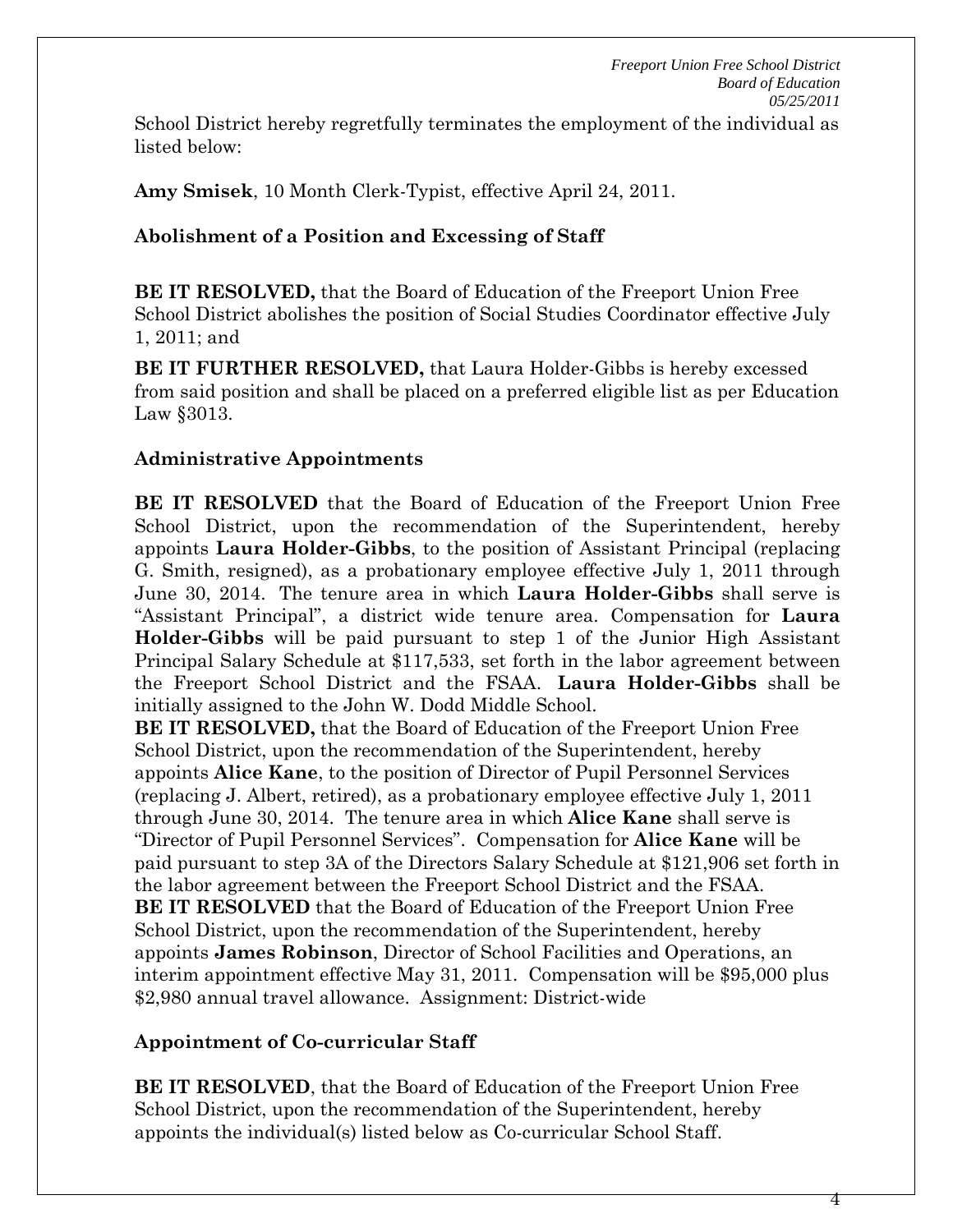| NAME        | <b>POSITION</b>        | STIPEND    |
|-------------|------------------------|------------|
| KEITH BROWN | SUMMER WEIGHT TRAINING | \$2,064.00 |

#### **CSE/CPSE Minutes**

**BE IT RESOLVED,** that the Board of Education of the Freeport Union Free School District hereby accepts the minutes of the meetings of the Committee on Special Education and the Committee on Preschool Special Education for the following dates:

March 1, 3, 4, 10, 11, 14, 15, 17, 18, 24, 25, 26, 28, 29, 30, 31, 2011 April 1, 4, 6, 7, 8, 12, 13, 14, 15, 26, 27, 28, 29, 2011 May 2, 3, 4, 5, 2011

#### **Other Items for Action**

On a motion by Ms. Piñeyro-Mendoza and a second by Ms. Mulé the following item was approved:

#### **Retirement of Staff**

**BE IT RESOLVED,** that the Board of Education of the Freeport Union Free School District hereby accepts the letter of resignation for the purpose of retirement from the following staff member as listed:

**Umberto Romano**, 12 Month Cleaner, effective July 29, 2011, after serving the children of Freeport for more than 10 years.

**Louis Domashevich**, Assistant Head Custodian, effective August 1, 2011, after serving the children of Freeport for more than 33 years.

**Nelly Afanador,** 12 Month Cleaner, effective July 22, 2011, after serving the children of Freeport for more than 23 years.

The motion carried unanimously. The vote was: Ellerbe, McQuillan, Mulé, Piñeyro-Mendoza and Pomerico.

#### **Education**

On a motion by Mr. Ellerbe and a second by Mr. Pomerico, the following item was approved:

#### **Setting of the Annual Reorganization Meeting Date**

**BE IT RESOLVED**, that the Board of Education of the Freeport Union Free School District hereby sets the date of the Annual Reorganization Meeting to Thursday, July 7, 2011 as allowed and set forth by School Law §1707(2). This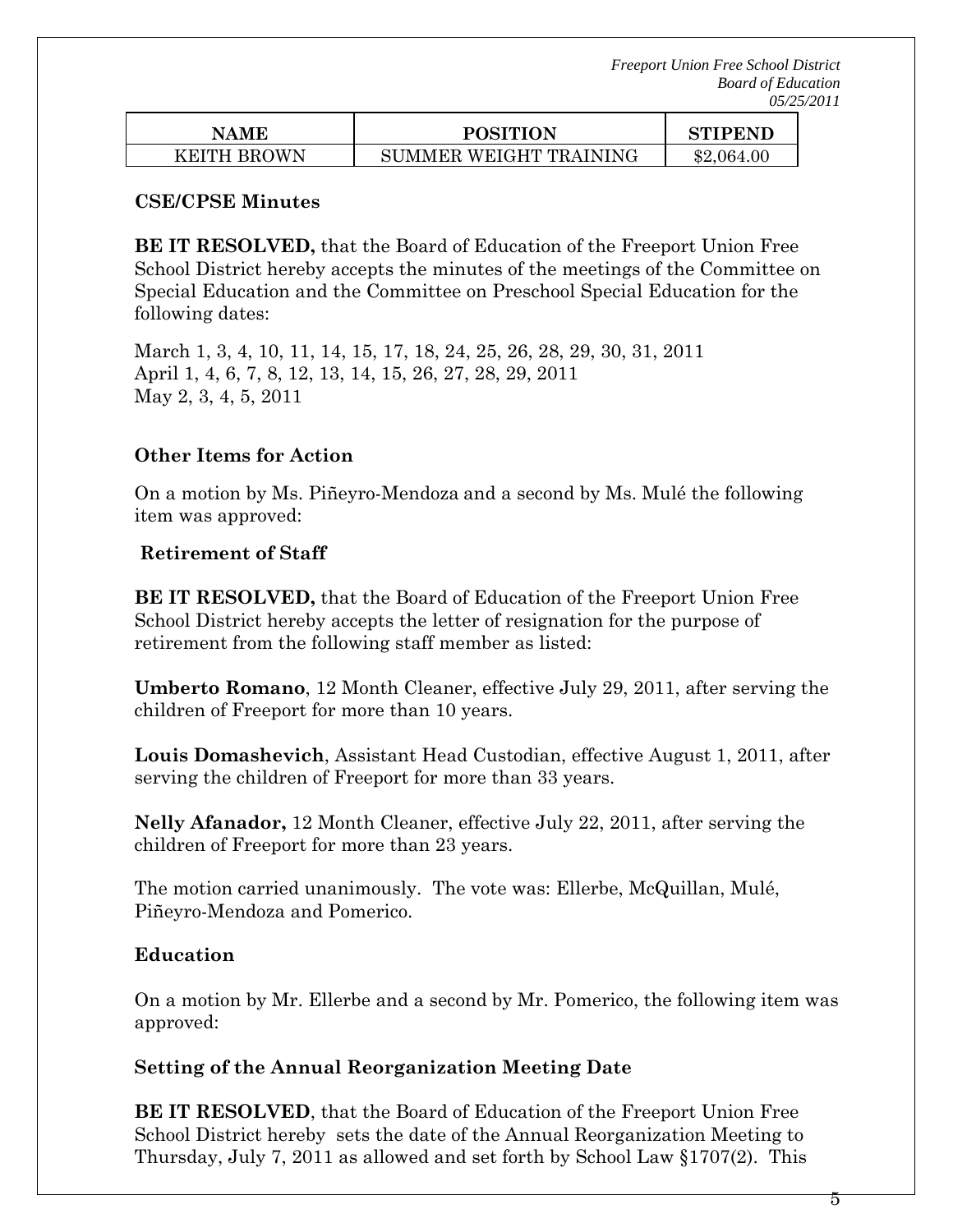meeting will take place in the gymnasium of the New Visions School at 7:30 p.m.

The motion carried unanimously. The vote was: Ellerbe, McQuillan, Mulé, Piñeyro-Mendoza and Pomerico.

#### **Education**

On a motion by Mr. Pomerico and a second by Mr. Ellerbe, the following item was approved:

## **Adoption of the 2011-2012 Board Meeting Calendar**

**BE IT RESOLVED,** that the Board of Education of the Freeport Union Free School District hereby adopts the attached meeting calendar for the 2011-2012 school year.

The motion carried unanimously. The vote was: Ellerbe, McQuillan, Mulé, Piñeyro-Mendoza and Pomerico.

#### **Board of Education Freeport UFSD 2011-2012 Meeting Calendar**

#### *All Planning/Action meetings will be held at Atkinson School unless otherwise noted.*

|                | Annual Reorganization/Planning Meeting at New Visions School (please note this is a <b>Thursday</b> ) |
|----------------|-------------------------------------------------------------------------------------------------------|
| 10             | Planning/Action Meeting at Caroline G. Atkinson School                                                |
| 24             | Action Meeting at Caroline G. Atkinson School                                                         |
| 7              | Planning/Action Meeting                                                                               |
| 21             | Action Meeting at Atkinson School                                                                     |
| 5              | Planning/Action Meeting                                                                               |
| 26             | Action Meeting at Bayview Avenue School                                                               |
| $\overline{2}$ | Planning/Action Meeting                                                                               |
| 16             | Action Meeting at Dodd Middle School                                                                  |
| 7              | Planning/Action Meeting                                                                               |
| 21             | Action Meeting at New Visions School                                                                  |
| 11             | Planning/Action Meeting                                                                               |
| 25             | Action Meeting at Columbus Avenue School                                                              |
| $\mathbf{1}$   | Planning/Action Meeting                                                                               |
| 15             | Action Meeting/Budget Meeting at Giblyn School                                                        |
| 7              | <b>Budget Workshop</b>                                                                                |
| 14             | Budget Workshop/Planning/Action Meeting                                                               |
| 28             | Action Meeting/Budget Meeting at Freeport High School                                                 |
| 4              | Budget Workshop/Planning/Action Meeting                                                               |
|                | 7                                                                                                     |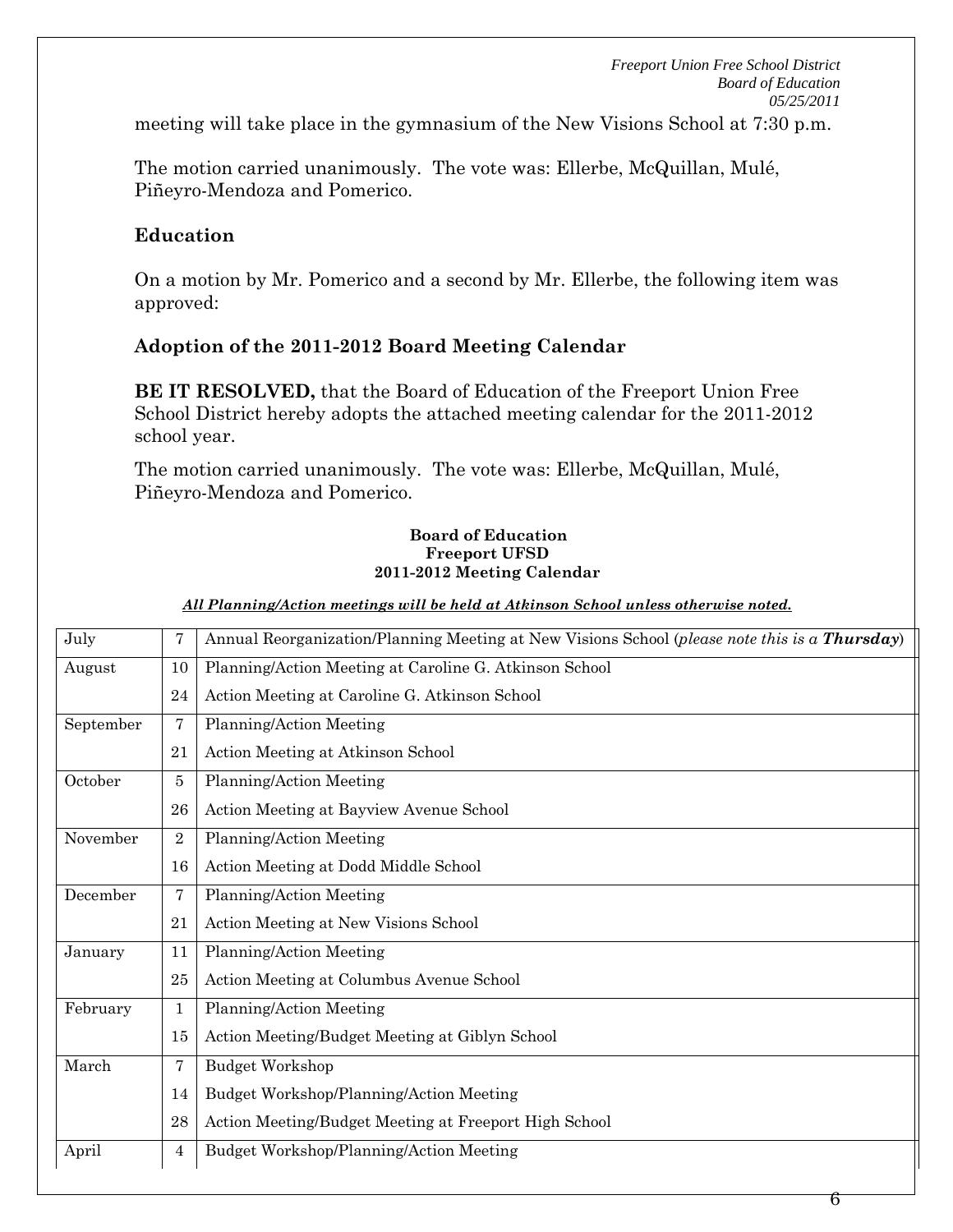|      |                | <b>Freeport Union Free School District</b><br><b>Board of Education</b><br>05/25/2011                                                                                          |
|------|----------------|--------------------------------------------------------------------------------------------------------------------------------------------------------------------------------|
|      | 17             | Action Meeting Adoption of School Budget and BOCES Administrative Operations Budget Vote<br>and BOCES Trustee Election at Archer Street School (Please note this is a Tuesday) |
| May  | $\overline{2}$ | Annual Budget – Public Hearing/Planning Meeting at Atkinson                                                                                                                    |
|      | 15             | Annual Budget Vote and Trustee Election 6 am-9pm (Annual Meeting)<br>a)                                                                                                        |
|      |                | Certification and Acceptance of the Vote results $-9:30$ pm at Atkinson<br>b)                                                                                                  |
|      | 23             | Action Meeting at Atkinson                                                                                                                                                     |
| June | 6              | Planning/Action Meeting                                                                                                                                                        |
|      | 20             | Action Meeting at New Visions School                                                                                                                                           |

On a motion by Ms. Mulé and a second by Ms. Piñeyro-Mendoza, the following item was approved:

# **Education**

# **Resolution to Approve Student Travel to Norfolk, VA**

**BE IT RESOLVED,** that the Board of Education of the Freeport Union Free School District hereby authorizes the Freeport High School to conduct a field trip to Norfolk, VA from May 22nd through May 25th, 2011 for the purpose of learning the different classes of military ships and their respective roles in US military strategy. Students will travel to Norfolk by bus and will be housed overnight on a US Navy ship on the return trip to New York as the ship participates in the annual Fleet Week observance.

**BE IT FURTHER RESOLVED,** that said authorization is subject to availability of chaperones and to Freeport High School's compliance with all insurance, health, safety and financial guidelines as indicated in the Administration Procedures.

The motion carried unanimously. The vote was: Ellerbe, McQuillan, Mulé, Piñeyro-Mendoza and Pomerico.

On a motion by Ms. Piñeyro-Mendoza and a second by Mr. Ellerbe, the following item was approved:

## **Finance**

# **Acceptance of Donations**

**BE IT RESOLVED,** that the Board of Education of the Freeport Union Free School District hereby accepts the donation of a stone memorial for the William "Bill" Ashley Sports Complex from Joseph Presti of Presti Stone & Mason Corp. The value of the stone memorial is \$1,500.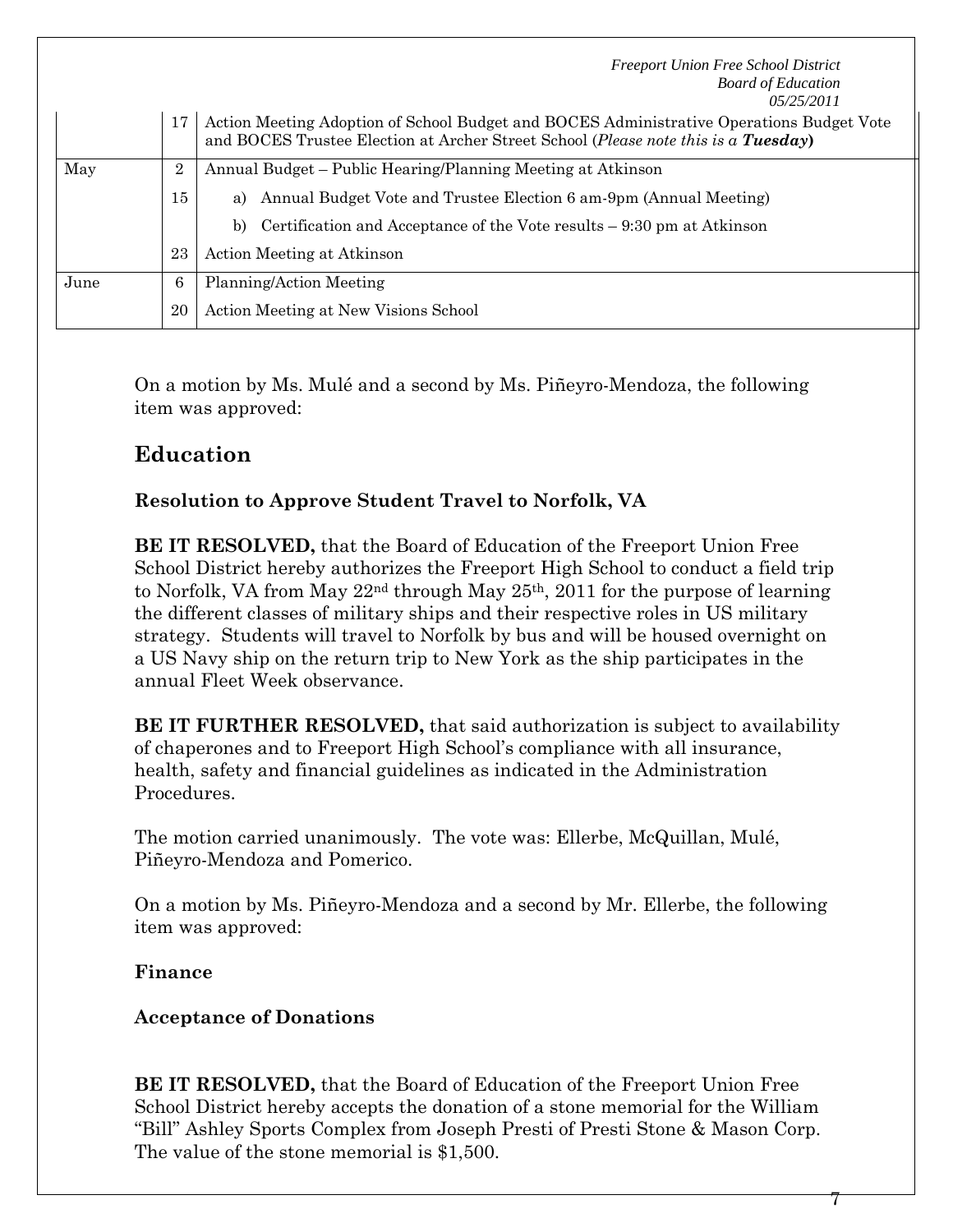**BE IT FURTHER RESOLVED,** that the Board of Education of the Freeport Union Free School District hereby accepts a generous donation from Dr. Albert Renken for the "William Ashley Memorial" in the amount of \$1,000 for the beautification of the existing garden.

The motion carried unanimously. The vote was: Ellerbe, McQuillan, Mulé, Piñeyro-Mendoza and Pomerico.

On a motion by Mr. Ellerbe and a second by Mr. Pomerico, the following item was approved:

## **Acceptance of a Gift**

**BE IT RESOLVED,** that the Board of Education of the Freeport Union Free School District hereby accepts with gratitude the generous gift of \$150 from the Xerox Community Involvement Program in recognition and to support the Peace March held on April 30, 2011.

The motion carried unanimously. The vote was: Ellerbe, McQuillan, Mulé, Piñeyro-Mendoza and Pomerico.

On a motion by Mr. Pomerico and a second by Mr. Ellerbe the following item was approved:

## **Transportation Contracts Extension**

**BE IT RESOLVED,** that the Board of Education of the Freeport Union Free School District hereby approves an annual extension of transportation contracts with First Student, WE Transport, and ACME Bus Corporation with an increase to be approved by the New York State Education Department based upon the annual increase in the Consumer Price Index.

The motion carried unanimously. The vote was: Ellerbe, McQuillan, Mulé, Piñeyro-Mendoza and Pomerico.

On a motion by Ms. Mulé and a second by Ms. Piñeyro-Mendoza, the following item was approved:

## **Approval of BOCES Cooperative Transportation Agreement:**

**WHEREAS,** a number of public school districts in Nassau County wish to jointly solicit proposals, together with the Nassau Board of Cooperative Educational Services ("BOCES") for pupil transportation services for the 2011-2012 school year (and any renewal period) in accordance with the applicable provisions of General Municipal Law;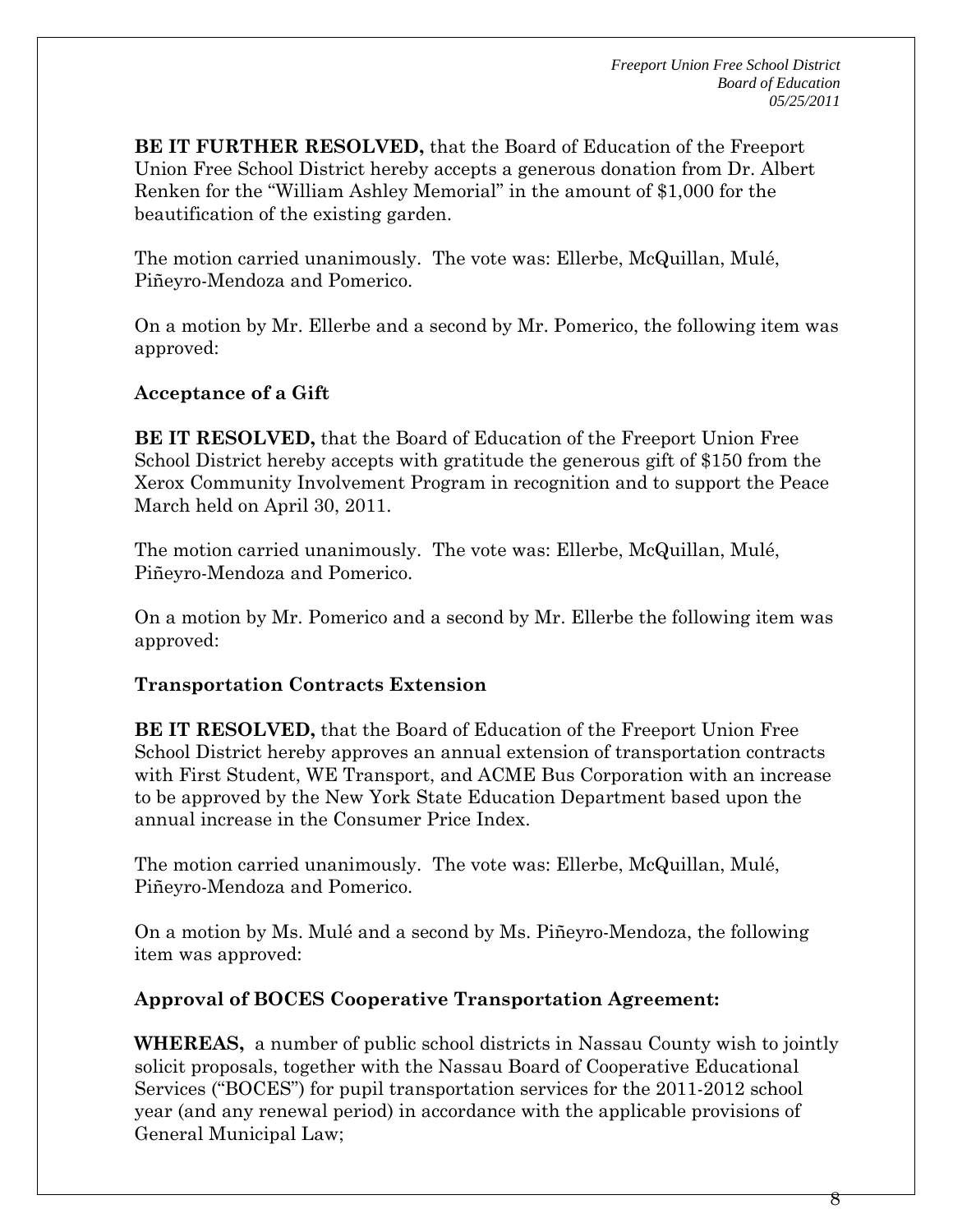**WHEREAS,** the public school districts and the BOCES have agreed to form a Cooperative (the "Cooperative") for this purpose;

**WHEREAS,** the Freeport Union Free School District is desirous of participating in the Cooperative for joint solicitation of proposals for pupil transportation services as authorized by General Municipal Law, Section 119-0 in accordance with the terms and conditions of the Inter-Municipal Cooperative Transportation Agreement attached hereto; and,

**NOW, THEREFORE, BE IT RESOVED,** that the Board of Education authorizes the Freeport Union Free School District to participate in the Cooperative.

**BE IT FURTHER RESOLVED,** that the Board of Education hereby approves the Inter-Municipal Cooperative transportation Agreement attached hereto and authorizes the Board President to execute the Agreement on behalf of the Board of Education.

The motion carried unanimously. The vote was: Ellerbe, McQuillan, Mulé, Piñeyro-Mendoza and Pomerico.

On a motion by Ms. Piñeyro-Mendoza and a second by Ms. Mulé, the following item was approved:

**Authorization to Participate in Long Island Food Service Cooperative Bids**

**WHEREAS,** it is the plan of a number of public school districts in Nassau//Suffolk Counties, New York to bid jointly on selected Food Service Commodities, Food and Food Service Supplies for the 2011-2012 school year.

**WHEREAS,** Freeport Union Free School District , is desirous of participating with other districts in Nassau/Suffolk Counties in the joint bidding of the commodities mentioned above as authorized by General Municipal Law, Section 119-0 and,

**WHEREAS**, Freeport Union Free School District, wishes to appoint a committee to assume the responsibility for drafting of specification, advertising for bids, accepting and opening bids, reporting the results to the boards of education and making recommendations thereon; therefore,

**BE IT RESOLVED,** that the Board of Education of Freeport Union Free School District hereby appoints Long Island School Nutrition Directors Association Cooperative Bid Committee to represent it in all matters related above, and,

**BE IT FURTHER RESOLVED,** that the Board of Education of the Freeport Union Free School District authorizes the above-mentioned committee to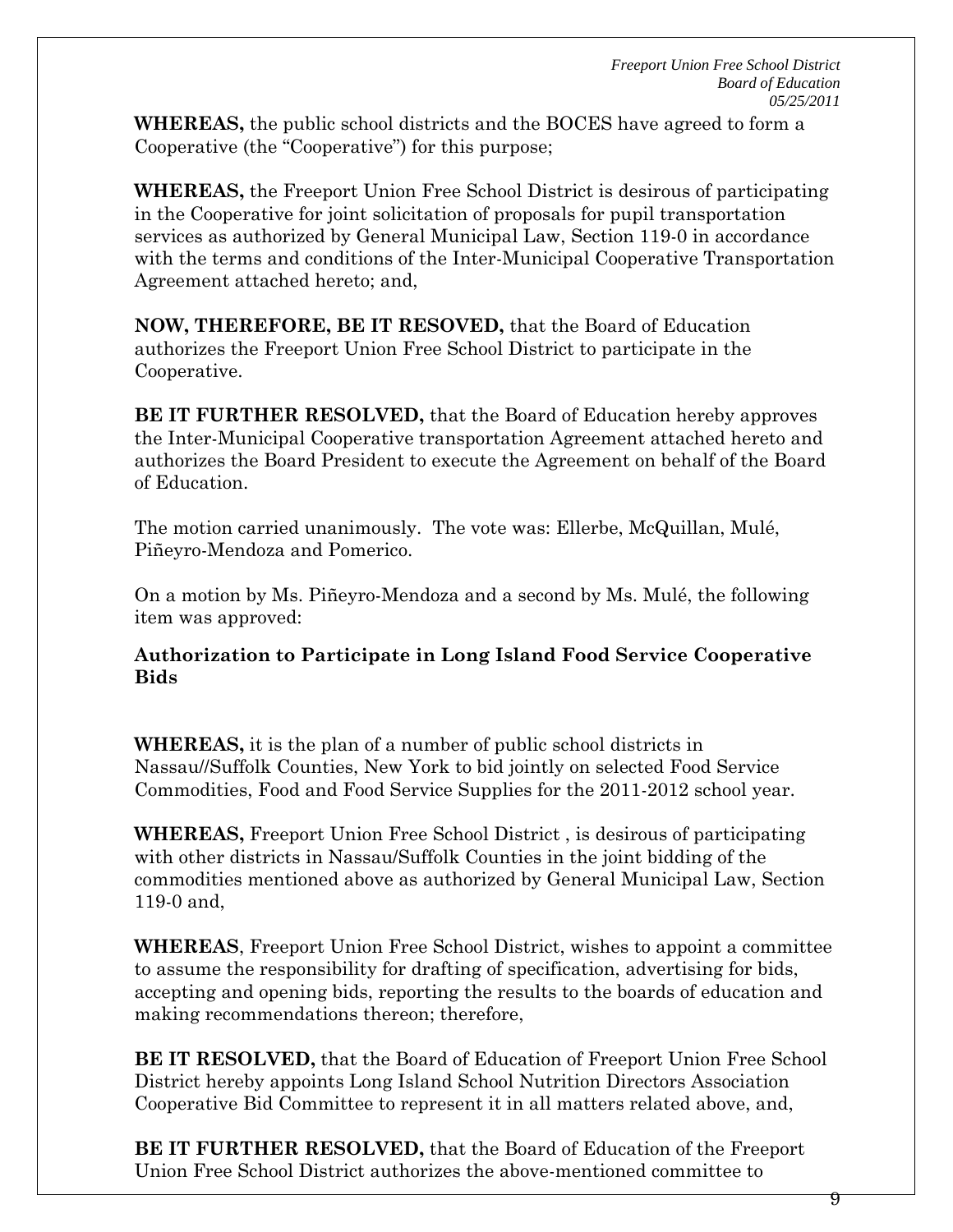represent it in all matters leading up to the entering into a contract for the purchase of the above-mentioned commodities, and

**BE IT FURTHETR RESOLVED**, that the Board of Education of the Freeport Union Free School District agrees to assume its equitable share of the costs of the cooperative bidding, and,

**BE IT FURTHER RESOLVED,** that the Board of Education of the Freeport Union Free School District agrees to (1) abide by majority decisions of the participating districts on quality standards:; (2) that unless all bids are rejected it will award according to the recommendations of the committee; and (3) that after award of contract(s) it will conduct all negotiations directly with the successful bidder(s).

The motion carried unanimously. The vote was: Ellerbe, McQuillan, Mulé, Piñeyro-Mendoza and Pomerico.

On a motion by Mr. Ellerbe and a second by Mr. Pomerico, the following item was approved:

# **FHS HVAC Bid Award**

**BE IT RESOLVED,** that the Board of Education of the Freeport Union Free School District hereby awards the Base Bid and the Alternative # 2 bid to upgrade the mechanical HVAC systems for the auditorium at the Freeport High School to ACS System Associates, Inc., their being the lowest responsible bidder as per bid specifications in the negotiated amount of \$304,000.

The motion carried unanimously. The vote was: Ellerbe, McQuillan, Mulé, Piñeyro-Mendoza and Pomerico.

On a motion by Mr. Pomerico, and a second by Mr. Ellerbe, the following item was approved:

# **RESOLUTION OPPOSING PROPOSED LEGISLATION ESTABLISHING A NEW YORK STATE TAX CAP**

**WHEREAS,** the Governor, the Majority Leaders of the New York State Senate, and the Speaker of the New York State Assembly have announced an agreement in principle for passage of legislation establishing a tax cap to be imposed on school districts effective the 2012-13 school year;

**WHEREAS,** the Board of Education has previously denounced such efforts; **WHEREAS**, Freeport Public Schools has recently suffered substantial reductions in state aid. Commitments under the Campaign for Fiscal Equity Settlement have been deferred. In 2010-11, the District's state aid loss was \$4.5 million, and next year the loss will be \$8.8 million, totaling \$13.3 million, 5% to 10% of the District's annual tax levy;

**WHEREAS**, the proposed tax cap will inflict significant "collateral damage" on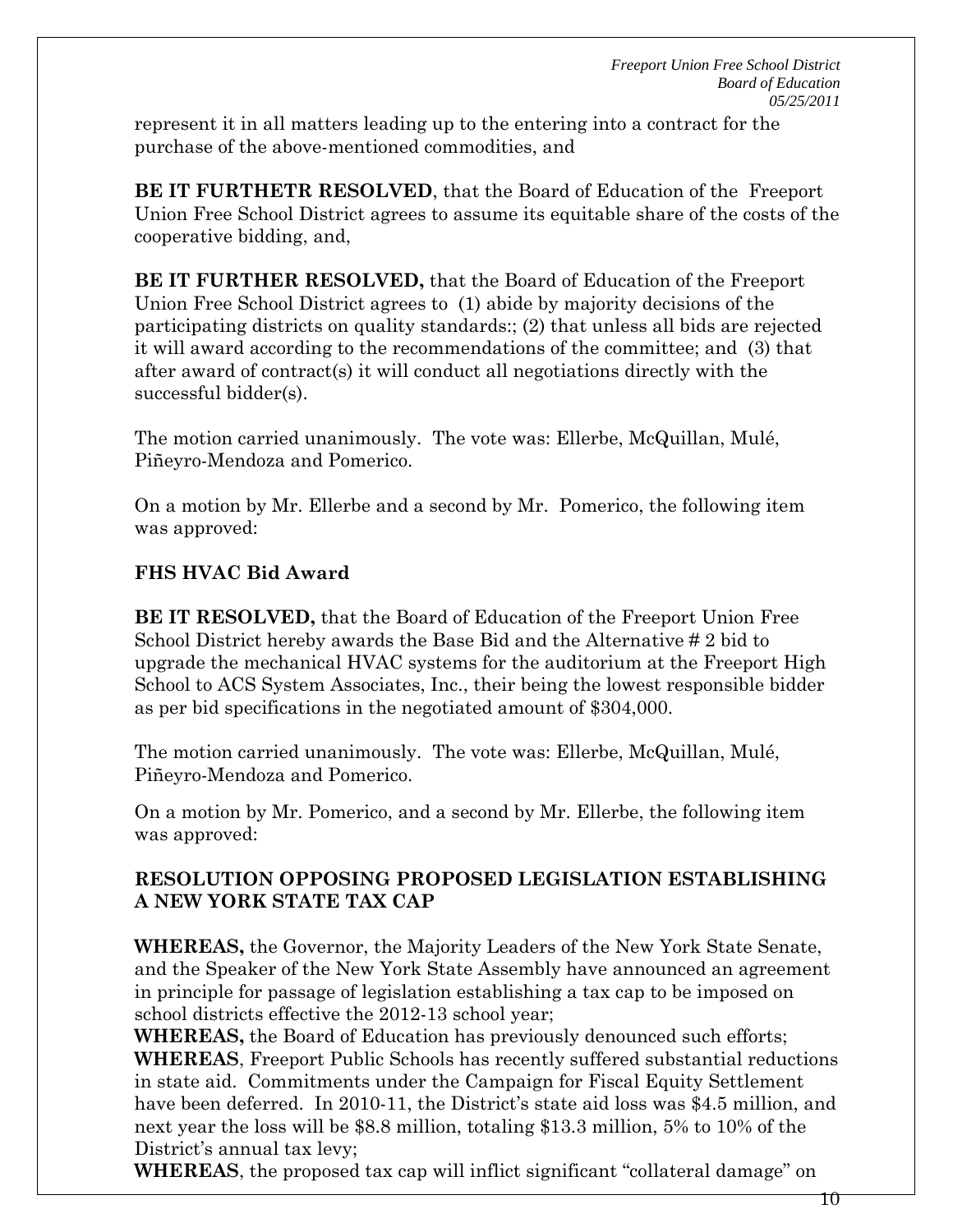Freeport and other high needs districts;

**WHEREAS,** the imposition of a tax cap in the percentage amount equal to the annual increase in consumer price index, not to exceed 2%, will be insufficient to meet projected increases in mandated and unfunded costs imposed on school districts by the State of New York;

**WHEREAS,** the State has repeatedly used the ruse of transferring State costs to local school districts and municipalities to avoid increases in State income taxes and has increased costs of local school districts such as those related to employee pensions, which have increased dramatically and are beyond the control of local school districts and municipalities;

**WHEREAS,** the State has refused to consider amendment of the Taylor Law of the State of New York removing the mandate that teacher salary increment be granted even after a contract expires;

**WHEREAS,** a property Tax Cap as proposed will inescapably lead to drastic cuts in essential local school district programs and services as well as significant layoffs of school district employees;

**WHEREAS,** Tax Cap Legislation would permit school district voters to approve school budgets containing increases that exceed the tax cap, thereby effectively establishing minority rule in matters of school funding such that the votes of 40% of voters count more than the votes of a majority;

**WHEREAS,** the Tax Cap Legislation perpetuates the inequities in educational funding since poorer districts will start with few resources and will generate less revenue than with the same percentage tax increase as their wealthier counterparts;

**WHEREAS,** the Tax Cap Legislation does nothing to reduce costs such as pension and health insurance that are significant factors in driving local property tax increases; and

**WHEREAS,** 80% of school costs arise from personnel, it is likely that a significant number of jobs will be lost as districts make necessary cuts to avoid exceeding the tax cap.

**NOW, THEREFORE**, **BE IT RESOLVED,** by the Freeport Union Free School District that the Governor of the State of New York and the members of the NY State Senate and NY State Assembly must reform the cost drivers that lead to high property taxes in New York – including unfunded mandates, the funding of pension benefits and health insurance.

**BE IT FURTHER RESOLVED,** that a copy of this resolution be forwarded to the Governor, Senate Majority and Minority Leaders, Assembly Speaker and Minority Leader, the Chair of the Education Committee of the Senate, the Chair of the Education Committee of the Assembly, and to the members of the State Senate and Assembly officials who represent the Freeport Public Schools.

The motion carried unanimously. The vote was: Ellerbe, McQuillan, Mulé, Piñeyro-Mendoza and Pomerico.

## **Questions from the Public**

The public was given the opportunity to address the Board of Education. Each speaker was allowed to address the Board for four minutes on any topic. There